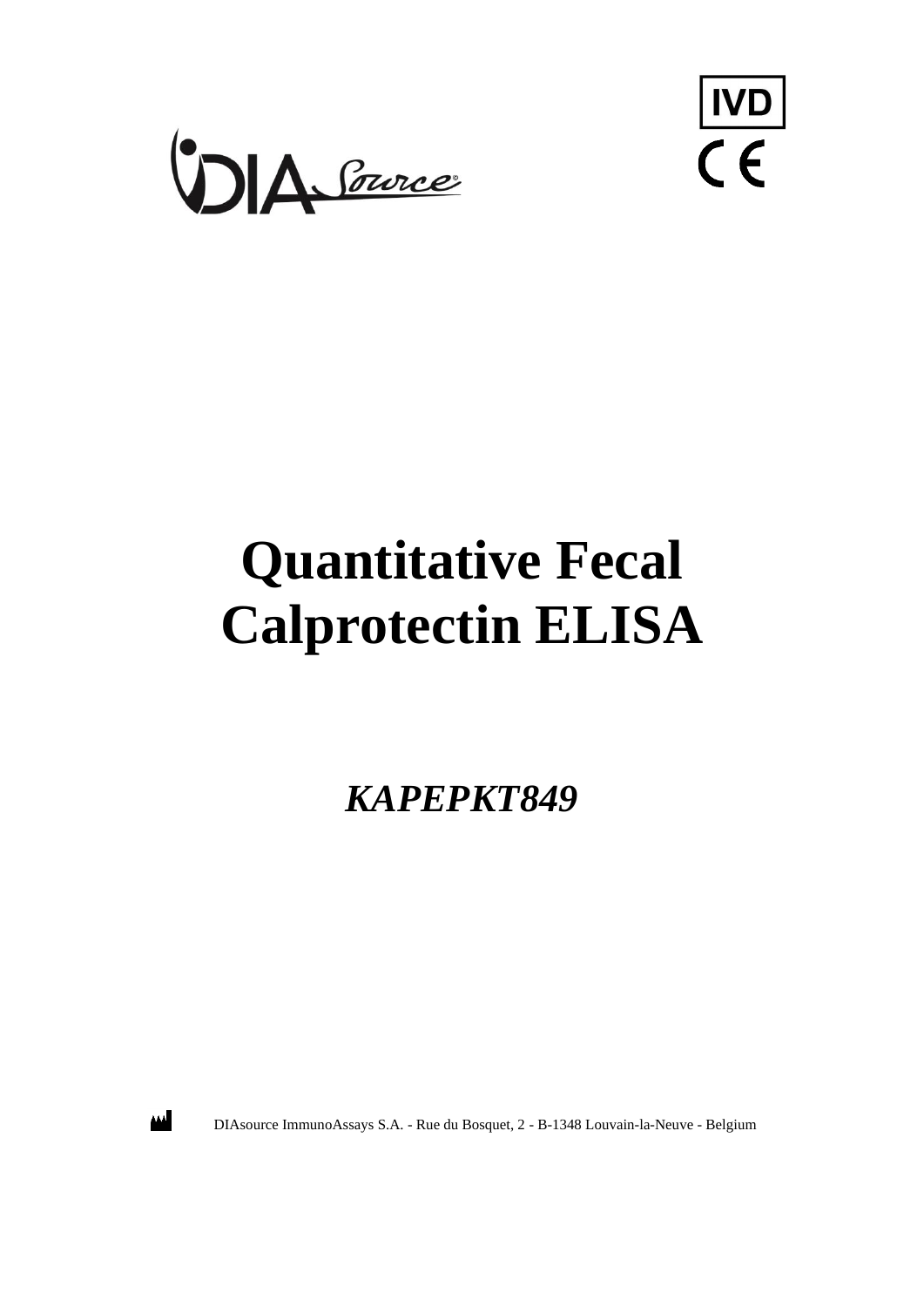Version: 211014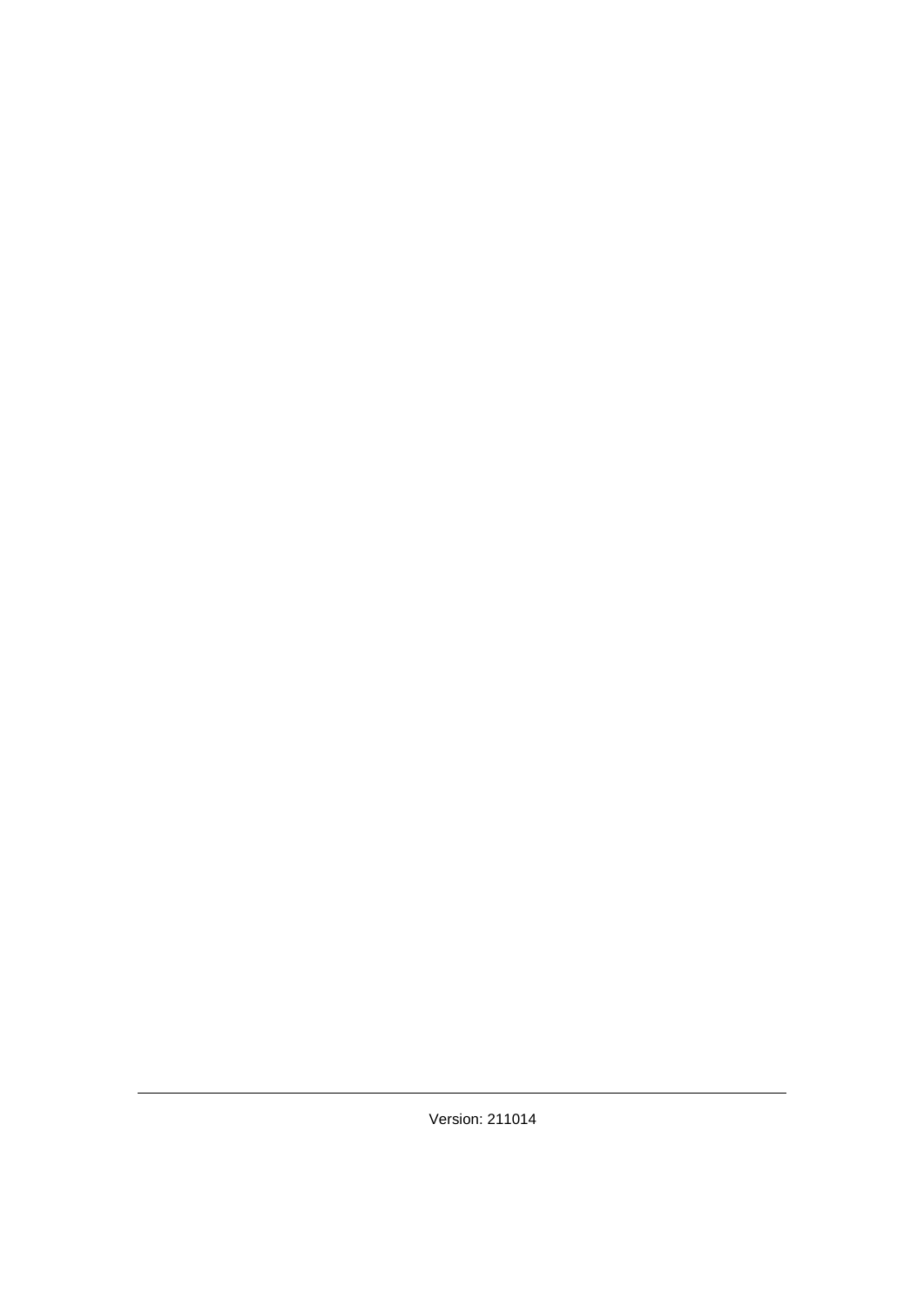## **Summary of change :**

| <b>Previous Version:</b>                   | <b>Current Version:</b>                    |
|--------------------------------------------|--------------------------------------------|
| 200224/1                                   | 211014                                     |
| Chapter SPECIMEN COLLECTION:               | Chapter SPECIMEN COLLECTION:               |
| Fecal Sample Collection kit can be         | Fecal Sample Collection kit can be         |
| purchased. Each kit contains 48 tubes /kit | purchased. Each kit contains 50 tubes /kit |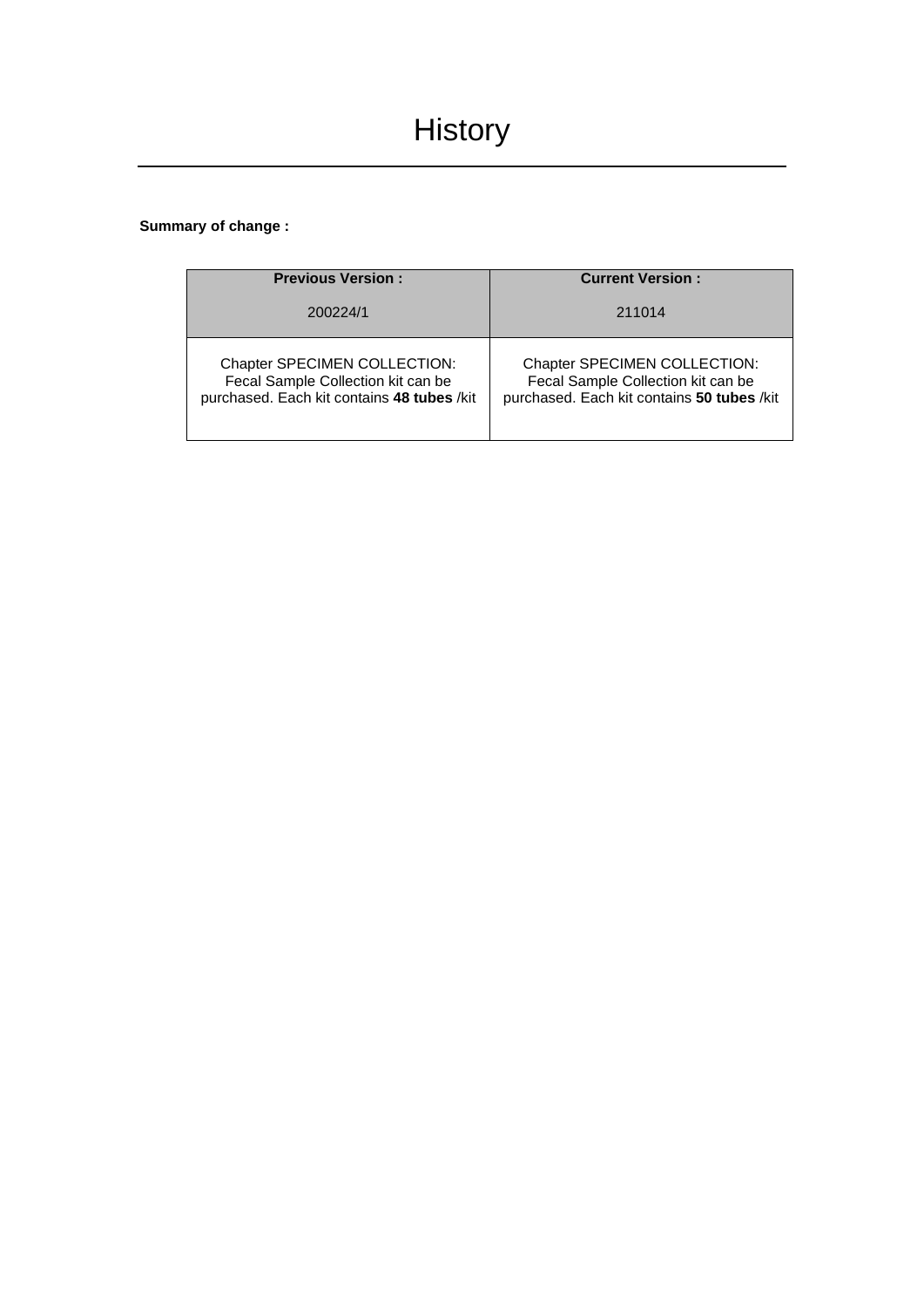## **Quantitative Fecal Calprotectin ELISA Enzyme Linked ImmunoSorbent Assay (ELISA) for the Quantitative Measurement of Human Calprotectin Level in Stool**

# **KAPEPKT849**

## *IN VITRO DIAGNOSTIC*

DIAsource ImmunoAssays SA - Rue du Bosquet 2, B-1348 Louvain-la-Neuve, Belgium - Tel: +32 10 84 99 11 - Fax : +32 10 84 99 91

#### **INTENDED USE**

This test kit is intended for use in the quantitative determination of human calprotectin (neutrophil cytoplasmic protein S100A8/A9) levels in stool samples. The test is useful for detecting inflammatory bowel disease (IBD) such as ulcerative colitis and Crohn's disease.

#### **INTRODUCTION**

Quantitative determination of fecal calprotectin is an indication of the severity of bowel inflammation. Also, higher levels of calprotectin in the stool are associated with an increased risk of relapse in patients with inflammatory bowel disease (IBD).<sup>1</sup> Low stool calprotectin levels correlate well with a low risk for intestinal allograft rejection. This assay uses specific monoclonal antibodies to ensure only calprotectin is detected.

#### **ASSAY PRINCIPLE**

This ELISA is designed, developed and produced for the quantitative measurement of human calprotectin in stool samples. The assay utilizes the two-site "sandwich" technique with two selected antibodies that bind to different epitopes of human calprotectin.

Assay calibrators, controls and patient samples are added directly to wells of a microtiter plate that is coated with antibody to calprotectin. After a short incubation period, the plate is washed and horseradish peroxidase (HRP) conjugated human calprotectin specific monoclonal antibody is added to each well. After the second incubation period, a "sandwich" of solid-phase antibody - human calprotectin – HRP conjugated monoclonal antibody" is formed. The unbound monoclonal antibodies and buffer matrix are removed in the subsequent washing step. For the detection of this immunocomplex, the well is then incubated with a substrate solution in a timed reaction and then measured in a spectrophotometric microplate reader. The enzymatic activity of the immunocomplex bound to the wall of each microtiter well is directly proportional to the amount of human calprotectin in the test sample. A calibrator curve is generated by plotting the absorbance versus the respective human calprotectin concentration for each calibrator on a point-to-point or 4-parameter curve fitting. The concentration of fecal human calprotectin in test samples is determined directly from this standard curve.

#### **REAGENTS: Preparation and Storage**

This test kit must be stored at  $2 - 8$  °C upon receipt. For the expiration date of the kit refer to the label on the kit box. All components are stable until this expiration date.

#### **Prior to use allow all reagents to come to room temperature.**

Reagents from different kit lot numbers should not be combined or interchanged.

**1. Calprotectin Antibody Coated Microplate**  One microplate with twelve by eight strips (96 wells total) coated with calprotectin antibody. The plate is framed and sealed in a foil zipper bag with a desiccant. This reagent should be stored at  $2 - 8$ °C and is stable until the expiration date on the kit box.

### **CONC**

## **2.** Ab **HRP** CONC **Calprotectin Tracer Antibody**

One vial containing 0.6 mL HRP labeled anti-human calprotectin antibody in a stabilized protein matrix. This reagent must be diluted with Tracer Antibody Diluent before use. This reagent should be stored at  $2 - 8$ °C and is stable until the expiration date on the kit box.

#### **3. WASH SOLN CONC Wash Concentrate**  $\ensuremath{\mathsf{WASH}}\xspace$

One bottle contains 30 mL of 30-fold concentrate. Before use the contents must be diluted with **870 mL** of demineralized water and mixed well. Upon dilution, this yields a working wash solution containing a surfactant in phosphate buffered saline with a nonazide, non-mercury preservative. The diluted wash solution may be stored at room temperature and is stable until the expiration date on the kit box.



#### **4. TMB Substrate**

One bottle contains 12 mL of tetramethylbenzidine (TMB) with hydrogen peroxide. This reagent should be stored at 2 – 8°C and is stable until the expiration date on the kit box.

#### **5.** Stop Solution

One bottle contains 12 mL of 2N Hydrochloric Acid (HCl). This reagent may be stored at  $2 - 8$ °C or room temperature and is stable until the expiration date on the kit box.

Caution: this component contains potentially hazardous material

#### **6.** Calprotectin Calibrators  $CAL$

Seven vials containing human calprotectin in a lyophilized bovine serum based matrix with a non-azide, non-mercury preservative. **Refer to vials for exact concentration for each calibrator.** These reagents should be stored at  $2 - 8$  °C and are stable until the expiration date on the kit box.

#### **7.** CONTROL N Calprotectin Controls  ${\tt CONTROL}$

Three vials containing human calprotectin in a lyophilized bovine serum based matrix with a non-azide, non-mercury preservative. **Refer to vials for exact concentration range for each control.** Both controls should be stored at  $2 - 8$  °C and are stable until the expiration date on the kit box.

## DIL BUF

#### **8. Tracer Antibody diluent**

One vial containing 12 mL ready to use buffer. It should be used only for Tracer Antibody dilution according to the assay procedures. This reagent should be stored at  $2 - 8$ °C and is stable until the expiration date on the kit box.

#### **9.** Assay Buffer ASS BUF

One bottle containing 12 mL ready to use buffer. It should be used according to the assay procedures. This reagent should be stored at  $2 - 8$ °C and is stable until the expiration date on the kit box.

## 10. EXTR SOLN CONC Extraction Buffer Concentrate

One bottle containing 120 mL of 5-fold concentrate. Before use the contents must be diluted with 480 mL of demineralized water and mixed well. Upon dilution, this yields a ready-to-use Extraction Buffer for fecal sample extraction and dilution. The diluted Extraction Buffer may be stored at room temperature and is stable until the expiration date on the kit box.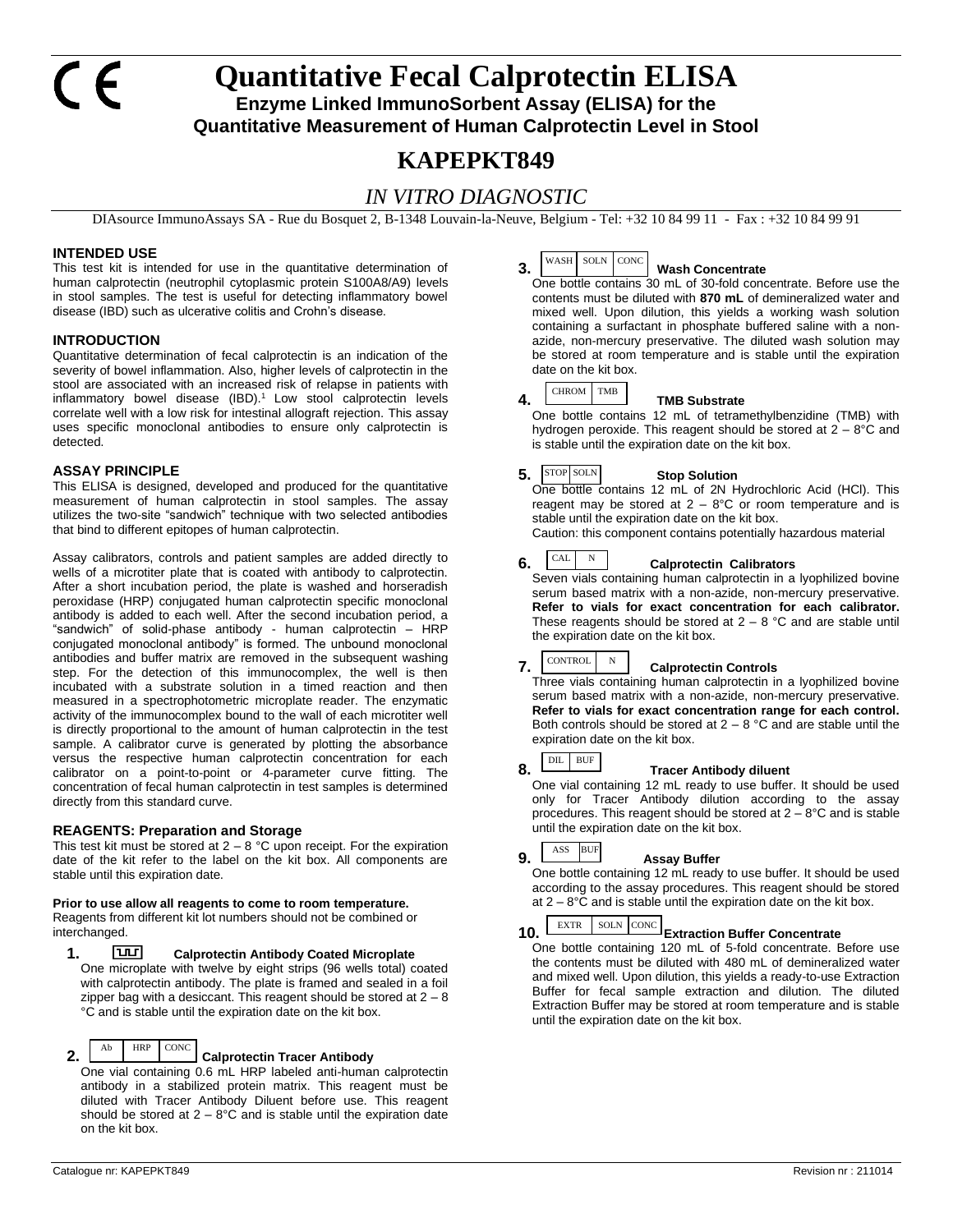#### **SAFETY PRECAUTIONS**

The reagents must be used in a professional laboratory. The source material for reagents containing bovine serum was derived in the contiguous 48 United States. It was obtained only from healthy donor animals maintained under veterinary supervision and found free of contagious diseases. Wear gloves while performing this assay and handle these reagents as if they are potentially infectious. Avoid contact with reagents containing TMB, hydrogen peroxide, or hydrochloric acid. TMB may cause irritation to skin and mucous membranes and cause an allergic skin reaction. TMB is a suspected carcinogen. Hydrochloric acid may cause severe irritation on contact with skin. Provide good ventilation in process area to prevent formation of vapor. Do not breathe mist, vapors, spray. Do not get in eyes, on skin, or on clothing. Do not ingest or inhale fumes. On contact, flush with copious amounts of water for at least 15 minutes. Use Good Laboratory Practices.

#### **MATERIALS REQUIRED BUT NOT PROVIDED**

- **1. Fecal sample collection tube**
- Precision single channel pipettes capable of delivering 50 µL, 100 µL, 500 µL, etc.
- 3. Disposable pipette tips suitable for above volume dispensing.
- 4. Disposable plastic 100 mL and 1000 mL bottle with caps.
- Aluminum foil.
- 6. Deionized or distilled water.
- 7. Plastic microtiter well cover or polyethylene film.
- 8. ELISA multichannel wash bottle or automatic (semiautomatic) washing system.
- 9. Spectrophotometric microplate reader capable of reading absorbance at 450 nm and 650 or 630

#### **SPECIMEN COLLECTION**

1. Only one fecal sample is required. Fresh fecal sample must be collected by using DIAsource Fecal Sample Collection Tube. This tube is specially designed for easy collection of a substantially small amount of fecal sample into the tube pre-filled with sample extraction buffer. The collected fecal sample may be transported at ambient temperature, stored at 2-8 °C and tested within 3 days. Fecal sample may be stored below -20 °C for a longer storage period. Avoid more than three freeze - thaw cycles for each specimen. Before measuring for fecal Calprotectin, vortex to dissolve stool sample.

**Note: The validation data of this test was generated by using Fecal Sample Collection Tube! To order this tube, please order Fecal Calprotectin Sample Collection kit. Each kit contains 50 tubes filled with extraction buffer. A different Calprotectin test result may be obtained by using a different type of fecal sample collection tube.** 

2. It is an alternative to collect fecal sample with a commercial stool sample collection device. The collected sample can be stored at 2-8 °C for up to 6 days. The collected sample should be diluted in two steps with 1:40 and 1:9 before measurement. Following is a detailed sample extraction process.

(a) Label and tare an empty polypropylene tube together with an inoculation loop.

(b) Weigh 50 – 100 mg of stool using the inoculation loop by placing it into the pre-tarred tube.

(c ) Record the net amount of sample and break the inoculation loop; leave the lower part of the loop in the tube.

(d) Add Extraction Buffer (39 parts of the stool volume, 1 g stool = 1 ml) into the tube:

| <b>Fecal Sample Weight</b><br>(mg) | <b>Extraction Buffer Volume</b><br>(m) |
|------------------------------------|----------------------------------------|
| 50-54                              | 2.0                                    |
| 55-59                              | 2.2                                    |
| 60-64                              | 2.4                                    |
| 65-69                              | 2.6                                    |
| 70-74                              | 2.8                                    |
| 75-79                              | 3.0                                    |
| 80-84                              | 3.2                                    |
| 85-89                              | 3.4                                    |
| 90-94                              | 3.6                                    |
| 95-99                              | 3.8                                    |
| 100-104                            | 4.0                                    |

(e) Vortex to dissolve stool sample. Let the sample set at room temperature vertically for 30 min for sedimentation or centrifuge the sample at 3000 x g for 5 minutes.

(f) Transfer 0.15 mL clear supernatant (no particles) to a clean tube with 1.2 ml Extraction Buffer. Mix the sample by gently vortexing. This extracted sample is ready to be measured for fecal Calprotectin.

#### **ASSAY PROCEDURE**

#### **1. Reagent Preparation**

- (1) Prior to use allow all reagents to come to room temperature. Reagents from different kit lot numbers should not be combined or interchanged.
- (2) Wash Concentrate must be diluted to working solution prior to use. Please see REAGENTS section for details.
- (3) Reconstitute all assay calibrator level 1 to level 7 and controls by adding **0.5 mL** of demineralized water to each vial. Allow the calibrators and controls to sit undisturbed for 5 minutes, and then mix well by inversions or gentle vortexing. One must make sure that all solid is dissolved completely prior to use. These reconstituted calibrators and controls may be stored at  $2 - 8$  °C for up to 3 days or at  $-10$  °C or below for long-term storage. Do not exceed 3 freeze-thaw cycles.
- (4) Test Configuration

| <b>ROW</b> | <b>STRIP1</b>    | STRIP <sub>2</sub> | <b>STRIP3</b>  | <b>STRIP4</b> |
|------------|------------------|--------------------|----------------|---------------|
| A          | CAL 0            | CAL <sub>4</sub>   | C <sub>2</sub> | SAMPLE 5      |
| в          | CAL 0            | CAL <sub>4</sub>   | C <sub>2</sub> | SAMPLE 6      |
| C          | CAL <sub>1</sub> | CAL <sub>5</sub>   | C <sub>3</sub> | SAMPLE 7      |
| D          | CAL <sub>1</sub> | CAL <sub>5</sub>   | C <sub>3</sub> | SAMPLE 8      |
| Е          | CAL <sub>2</sub> | CAL <sub>6</sub>   | SAMPLE 1       | SAMPLE 9      |
| F          | CAL <sub>2</sub> | CAL <sub>6</sub>   | SAMPLE 2       | SAMPLE 10     |
| G          | CAL <sub>3</sub> | C 1                | SAMPLE 3       | SAMPLE 11     |
| н          | CAL <sub>3</sub> | C <sub>1</sub>     | SAMPLE 4       | Etc.          |

(5) Place a sufficient number of calprotectin coated microwell strips in a holder to run human calprotectin calibrators, controls and unknown samples in duplicate.

(6) Prepare Tracer Antibody working solution by 1:21 fold dilution of the Calprotectin Tracer by adding the Tracer Antibody into the Tracer Antibody Diluent. Following is a table that outlines the relationship of strips used and antibody mixture prepared.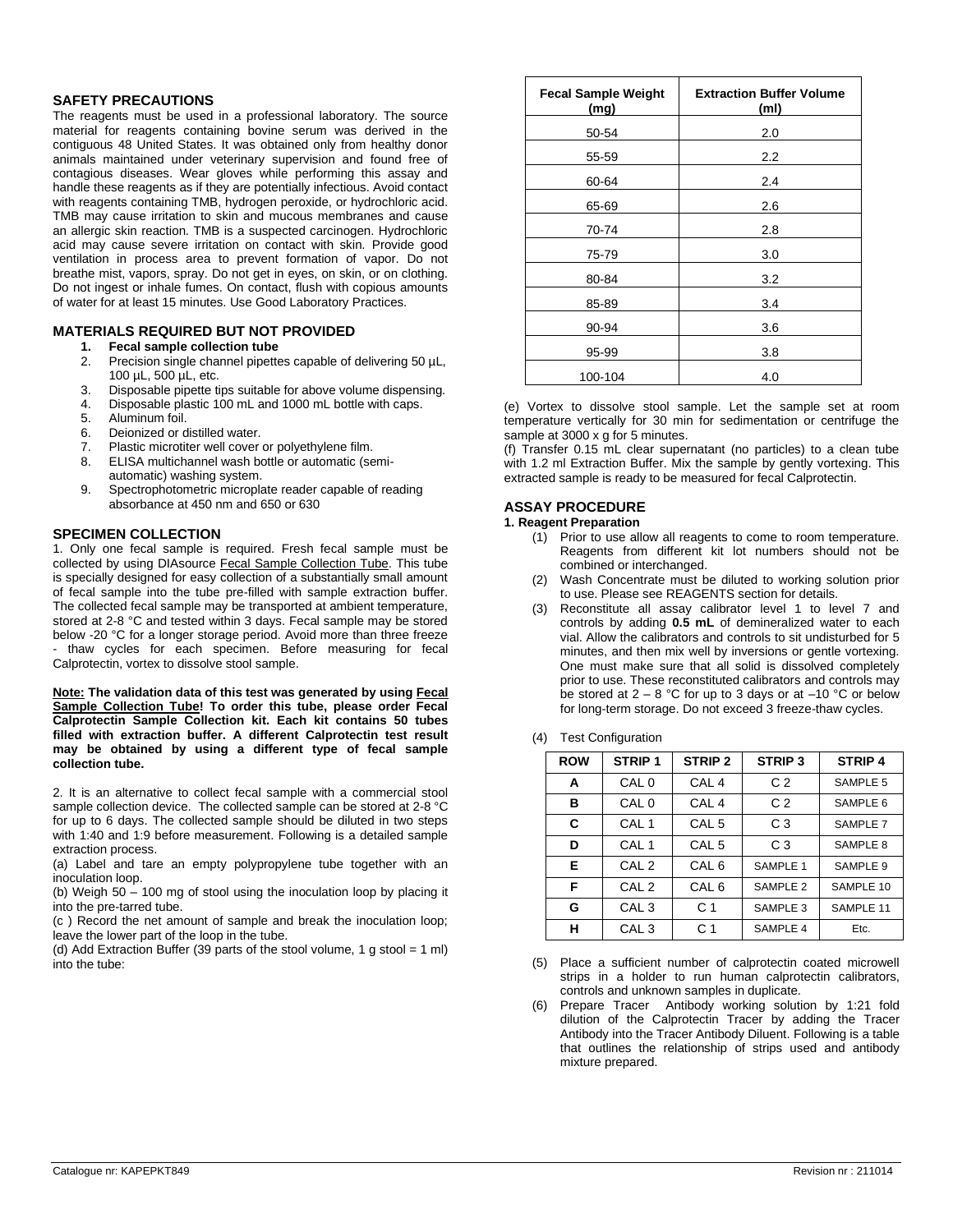| Strip no.    | <b>Tracer Antibody Diluent</b> | <b>Tracer Antibody</b> |
|--------------|--------------------------------|------------------------|
| 1            | 1 mL                           | $50 \mu L$             |
| $\mathbf{2}$ | 2 mL                           | $100 \mu L$            |
| 3            | 3 mL                           | $150 \mu L$            |
| 4            | 4 mL                           | $200 \mu L$            |
| 5            | 5 mL                           | 250 µL                 |
| 6            | 6 mL                           | 300 µL                 |
| 7            | 7 mL                           | 350 µL                 |
| 8            | 8 mL                           | 400 µL                 |
| 9            | 9 mL                           | 450 µL                 |
| 10           | 10 mL                          | 500 µL                 |
| 11           | 11 mL                          | 550 µL                 |
| 12           | 12 mL                          | 600 µL                 |

*Note: this antibody working solution should be freshly prepared just before pipetting the tracer antibody to the washed wells.*

#### **2. Patient Sample Preparation**

If the DIAsource Fecal Sample Collection Tube is used, there is no sample preparation required.

#### *3.* **Assay Procedure:**

- (1) Add **50 µL** of Assay Buffer into the designated microwells. Gently tap the plate to coat the wells evenly.
- (2) Add **50 µL** of Calibrators, Controls and extracted patient samples into the designated microwells
- (3) Seal the plate wells securely, cover with foil or other material to protect from light, and rotate on an ELISA plate shaker (small orbit radius) for 1 hr.  $\pm$  5 minutes at 400 to 450 rpm.
- (4) Just prior to the end of the incubation time, dilute the proper amount of Tracer Antibody for the assay.
- (5) Wash each well 5 times by dispensing 350 µL of working wash solution into each well and then completely aspirating the contents. Alternatively, an automated microplate washer can be used.
- (6) Add **100 µL** of above diluted Tracer Antibody to each well.
- (7) Seal the plate wells securely, cover with foil or other material to protect from light, and rotate on an ELISA plate shaker (small orbit radius) for 45 minutes  $\pm$  5 minutes at 400 to 450 rpm.
- (8) Wash each well 5 times by dispensing 350 µL of working wash solution into each well and then completely aspirating the contents. Alternatively, an automated microplate washer can be used.
- (9) Add **100 µL** of TMB Substrate into each of the wells.
- (10) Cover the plate with aluminum foil to or other material to avoid exposure to light. Incubate plate static, at room temperature, for **12 minutes** (Optional 8 - 15 minutes**)**.
- (11) Remove the aluminum foil. Read the absorbance at **620 nm** (optional wavelengths from 595 nm to 650 nm depending on available filters) **immediately**. Note: please shake the plate to reach a homogenous blue color distribution in the well right before reading!
- (12) Immediately add **100 µL** of Stop Solution into each of the wells. Mix gently.
- (13) Read the absorbance at 450 nm with reference filter at 620 nm or 650 nm.

#### **PROCEDURAL NOTES**

- 1. It is recommended that all calibrators, controls and unknown samples be assayed in duplicate. The average absorbance reading of each duplicate should be used for data reduction and the calculation of results.
- 2. Keep light sensitive reagents in the original amber bottles.
- 3. Store any unused antibody coated strips in the foil zipper bag with desiccant to protect from moisture.
- 4. Careful technique and use of properly calibrated pipetting devices are necessary to ensure reproducibility of the test.
- 5. Incubation times or temperatures other than those stated in this insert may affect the results.
- 6. An orbital mixer with a larger orbit radius (e.g.  $> 1$  cm) may be used at speeds of 150 to 200 rpm.
- 7. Avoid air bubbles in the microwell as this could result in lower binding efficiency and higher CV% of duplicate reading.
- 8. All reagents should be mixed gently and thoroughly prior to use. Avoid foaming.
- 9. If adapting this assay to automated ELISA system such as DS-2, a procedural validation is necessary if there is any modification of the assay procedure.

#### **INTERPRETATION OF RESULTS**

It is recommended to use a point-to-point or 4-parameter standard curve fitting.

- 1. Calculate the average absorbance for each pair of duplicate test results.
- 2. Subtract the average absorbance of the level 1 calibrator (0 ng/mL) from the average absorbance of all other readings to obtain corrected absorbance.
- 3. The standard curve is generated by the corrected absorbance of all calibrator levels on the ordinate against the standard concentration on the abscissa using point-to-point or log-log paper. Appropriate computer assisted data reduction programs may also be used for the calculation of results.

The fecal human calprotectin concentrations for the controls and the patient samples are read directly from the standard curve using their respective corrected absorbance.

The use of the two absorbance wavelength at A 620 nm and A450/620 nm allows for two ways to calculate sample results. It is recommended to get sample results by using the primary standard curve at A 450/620 nm for samples with value below standard level 5. For samples with Calprotectin value above standard level 5, it is recommended to use the secondary standard curve at A 620 nm.

#### **EXAMPLE DATA AND STANDARD CURVE (low)**

A typical absorbance data and the resulting standard curve from this fecal human calprotectin ELISA are represented. **This curve should not be used in lieu of standard curve run with each assay.**

| Well<br>I.D.          | OD 450 nm Absorbance |                | <b>Results</b> |                   |
|-----------------------|----------------------|----------------|----------------|-------------------|
|                       | Readings             | Average        | Corrected      |                   |
| Cal-0: 0 µg/g         | 0.026                | 0.027          | 0.000          |                   |
| $(0 \nmid m/L)$       | 0.027                |                |                |                   |
| Cal-1: 25 µg/g        | 0.061                | 0.059          | 0.032          |                   |
| $(69.5 \nmid mL)$     | 0.058                |                |                |                   |
| Cal-2: 56.2 µg/g      | 0.305                |                | 0.265          |                   |
| $(156 \text{ ng/mL})$ | 0.279                | 0.292          |                |                   |
| Cal-3: 145 µg/g       | 1.388                | 1.272          | 1.245          |                   |
| $(403 \nmid m/L)$     | 1.156                |                |                |                   |
| Cal-4: 321 µg/g       | 2.760                | 2.781          | 2.754          |                   |
| (892 ng/mL)           | 2.802                |                |                |                   |
| Control 1             | 0.148                |                | 0.107          | 36.1 µg/g         |
|                       | 0.121                | 0.134          |                | $(100 \nmid m/m)$ |
| Control 2             | 2.601                | 2.607<br>2.614 |                | $291.4 \mu g/g$   |
|                       |                      |                | 2.580          | $(810 \nmid m/m)$ |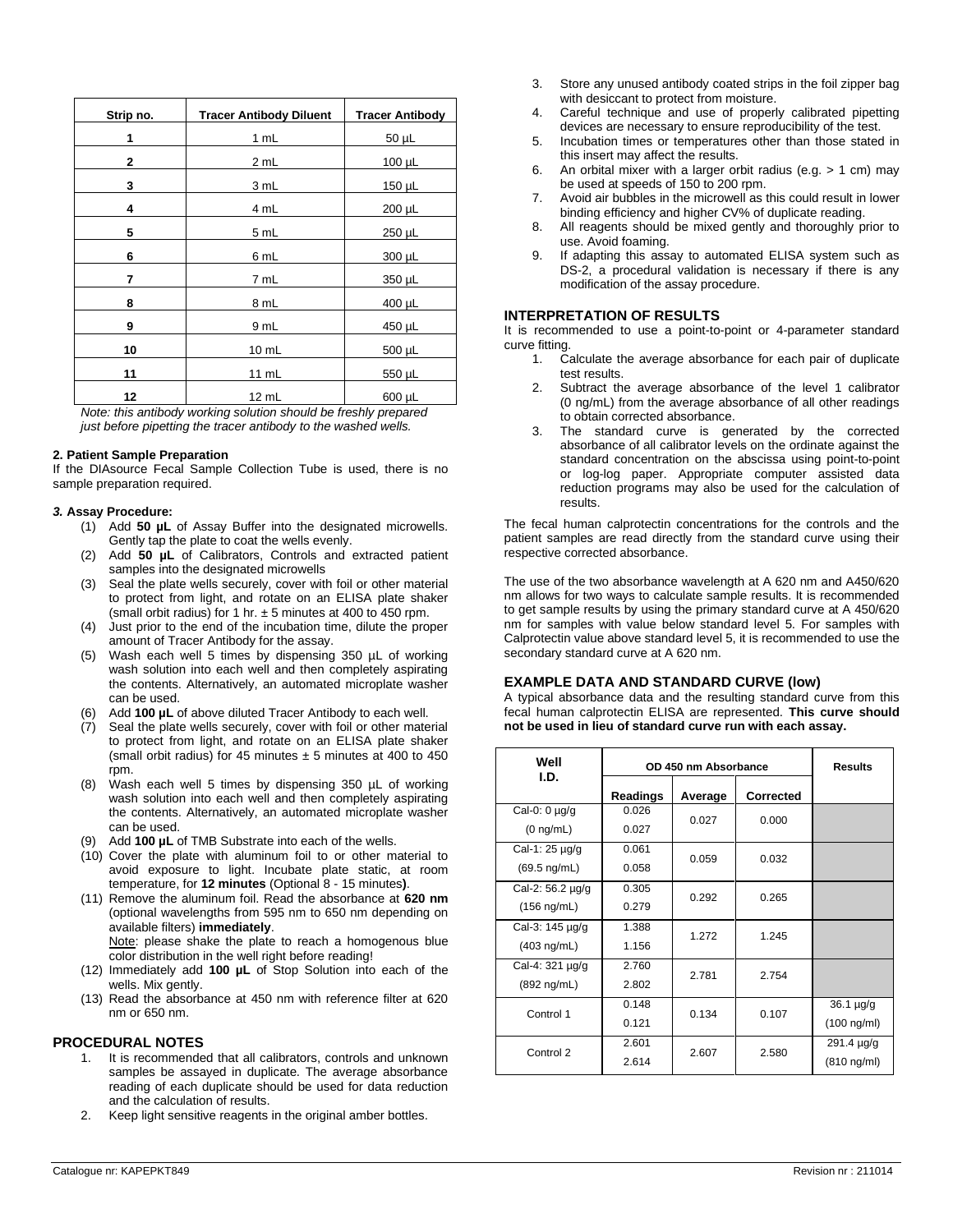

#### **EXAMPLE DATA AND STANDARD CURVE (high)**

A typical absorbance data and the resulting standard curve from this fecal human calprotectin ELISA are represented. **This curve should not be used in lieu of standard curve run with each assay.**

| Well<br>I.D.     | OD 620 nm Absorbance |         |                  | <b>Results</b>    |
|------------------|----------------------|---------|------------------|-------------------|
|                  | Readings             | Average | <b>Corrected</b> |                   |
| Cal-0: 0 µg/g    | 0.043                | 0.042   | 0.000            |                   |
| $(0 \nmid mL)$   | 0.041                |         |                  |                   |
| Cal-2: 56.2 µg/g | 0.132                | 0.126   | 0.084            |                   |
| (156 ng/mL)      | 0.120                |         |                  |                   |
| Cal-3: 145 µg/g  | 0.494                | 0.457   | 0.415            |                   |
| (403 ng/mL)      | 0.420                |         |                  |                   |
| Cal-4: 321 µg/g  | 1.368                | 1.374   | 1.332            |                   |
| (892 ng/mL)      | 1.380                |         |                  |                   |
| Cal-5: 669 µg/g  | 1.945                | 1.948   | 1.906            |                   |
| (1860 ng/mL)     | 1.950                |         |                  |                   |
| Cal-6: 2000 µg/g | 2.415                | 2.432   | 2.390            |                   |
| (5560 ng/mL)     | 2.448                |         |                  |                   |
| Control 2        | 1.145                | 1.147   | 1.105            | 266.3 µg/g        |
|                  | 1.149                |         |                  | (740 ng/ml)       |
| Control 3        | 1.778                | 1.779   | 1.737            | $423.1 \,\mu g/g$ |
|                  | 1.779                |         |                  | (1176 ng/ml)      |



### **EXPECTED VALUES**

Stool samples from normal healthy adults with age of 24 – 58 were collected and measured with this ELISA. The recommended **normal cut-off** for fecal Calprotectin concentration by using this ELISA and sample collection system is **120 ng/mL or 43.2 µg/g directly read from assay standard curve**. We strongly recommend that each clinical laboratory to establish its own normal cut-off level by measuring normal stool samples with this ELISA and sample collection system.

Please be aware that patients with recent diarrhea would give a much higher level of fecal Calprotectin. Taking spicy food or alcohol may also cause intestinal irritation resulting in an abnormal fecal Calprotectin level.

#### **Note: Calprotectin ng/mL X 0.36 = Calprotectin µg/g**

#### **Calprotectin µg/g X 2.78 = Calprotectin ng/mL**

*Please program ELISA reader by selecting assay calibrators concentration either in "µg/g" or "ng/mL to avoid manual calculation!*

#### **LIMITATION OF THE PROCEDURE**

- 1. A strong positive of fecal calprotectin is likely to indicate a more significant clinical pathological condition of a patient. However, a low positive of fecal calprotectin does not indicate a lesser possibility of inflammation.
- 2. A normal fecal calprotectin level does not rule out the presence of any gastrointestinal diseases such as IBD.
- 3. For sample values reading greater than the highest calibrator, it is recommended to re-assay samples with dilution (i.e. 1:10 or 1:100 with Extraction Buffer).
- 4. Water deionized with polyester resins may inactivate the horseradish peroxidase enzyme.

#### **QUALITY CONTROL**

To assure the validity of the results each assay should include adequate controls.

#### **PERFORMANCE CHARACTERISTICS**

#### **Sensitivity**

The analytical sensitivity (LLOD) of the human calprotectin ELISA as determined by the 95% confidence limit on 12 duplicate determination of zero calibrator is approximately 2.5 ng/mL. A LLOQ was determined by dilution of assay calibrators and it is about 5 ng/mL.

#### **High Dose "hook" effect**

This assay has showed that it did not have any high dose "hook" for calprotectin level up to 40,000 ng/mL in extraction buffer.

#### **Precision**

The intra-assay precision was validated by measuring three sample extracts in a single assay with 12 replicate determinations.

| Mean Calprotectin Value (µg/g) | CV(%) |
|--------------------------------|-------|
| 5.74                           | 2.9   |
| 26.59                          | 3.5   |
| 54.70                          | 2.5   |

The inter-assay precision was validated by measuring two samples in duplicate in 4 individual assays.

| Mean Calprotectin Value (µg/g) | CV(%) |
|--------------------------------|-------|
| 21.64                          | 8.6   |
| 70.31                          | 2.0   |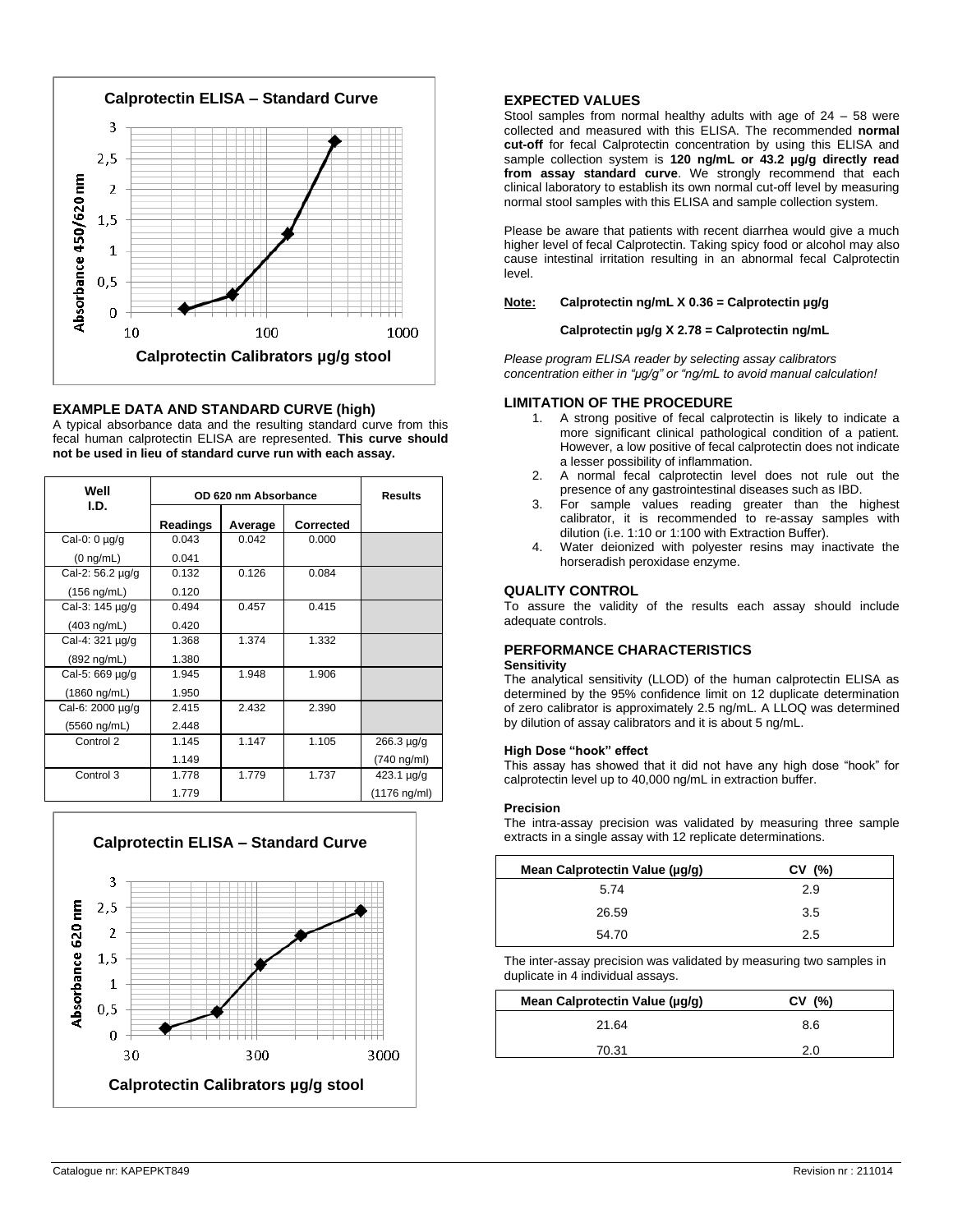The precision of inter-sample collection was performed by collecting five specimens from one bowel movement. These grouped samples are measured in an assay according to the assay procedure. The results of Calprotectin concentration in the value of ng/mL indicate that there are very satisfactory agreements of the five samples collected from one bowel movement.

| <b>Donor</b> |      |      |      |      | Sample 1 Sample 2 Sample 3 Sample 4 Sample 5 | CV <sub>0</sub> |
|--------------|------|------|------|------|----------------------------------------------|-----------------|
| А            | 57.0 | 65.0 | 59.2 | 56.2 | 49.8                                         | 9.5             |
| в            | 60.4 | 55.3 | 58.8 | 71.7 | 81.1                                         | 16.3            |
| C.           | 72.3 | 69.3 | 51.5 | 65.7 | 65.6                                         | 12.3            |

#### **Linearity**

One sample was diluted with assay Buffer and tested. The results of Calprotectin concentration in the value of ng/mL are as follows:

| <b>DILUTION</b> | <b>OBSERVED</b><br><b>VALUE</b> | <b>EXPECTED</b><br><b>VALUE</b> | <b>RECOVERY %</b> |
|-----------------|---------------------------------|---------------------------------|-------------------|
| <b>Neat</b>     | 195.84                          | -                               |                   |
| 1:2             | 87.88                           | 97.92                           | 89.7              |
| 1:4             | 46.58                           | 48.96                           | 95.1              |
| 1:8             | 24.53                           | 24.48                           | 100.2             |
| 1:16            | 13.77                           | 12.24                           | 112.5             |

#### **Spike Recovery**

Three fecal extracts and three assay calibrators were spiked together in various volume combinations and tested. The results Calprotectin concentration in the value of ng/mL are as follows:

| # | Orig.<br>Value | Amount<br><b>Spiked</b> | <b>Observed</b><br>Value | <b>Expected</b><br>Value | Recovery<br>% |
|---|----------------|-------------------------|--------------------------|--------------------------|---------------|
|   | 30.0           | 37.1                    | 61.9                     | 67.1                     | 92.2          |
| 2 | 73.0           | 12.7                    | 85.7                     | 89.3                     | 104.2         |
| 3 | 217.7          | 30.3                    | 248.0                    | 256.9                    | 96.5          |

#### **WARRANTY**

This product is warranted to perform as described in its labeling and literature when used in accordance with all instructions. DIAsource ImmunoAssays S.A. DISCLAIMS ANY IMPLIED WARRANTY OF MERCHANTABILITY OR FITNESS FOR A PARTICULAR PURPOSE, and in no event shall DIAsource ImmunoAssays S.A. be liable for consequential damages. Replacement of the product or refund of the purchase price is the exclusive remedy for the purchaser. This warranty gives you specific legal rights and you may have other rights, which vary from state to state.

#### **REFERENCES**

- Tibble et al. A simple method for assessing intestinal inflammation in Crohn's disease. Gut.2000;47:506-513
- $2.$  Costa F et al. Calprotectin is a stronger predictive marker of relapse in ulcerative colitis than in Crohn's disease. Gut. 2005;54:364-8.



## **Other translations of this Instructions for Use can be downloaded from our website:**

**<https://www.diasource-diagnostics.com/>**

**Revision date : 2021-10-14**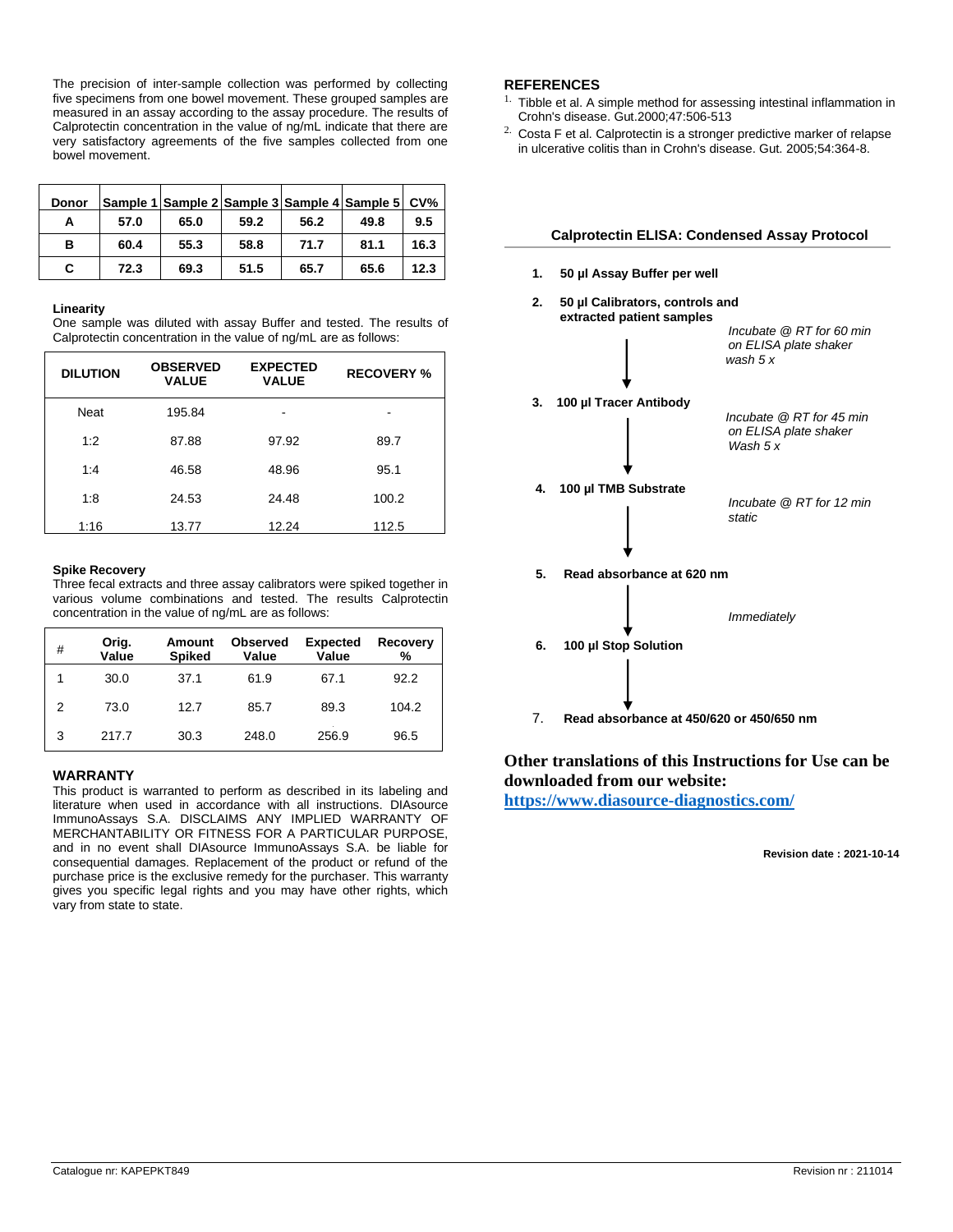**Quantitative Fecal Calprotectin ELISA** 

**Ensayo Inmunoabsorbente ligado a enzima (ELISA) para la Determinación Cuantitativa del Nivel de Calprotectina Humana en las Heces**

# **KAPEPKT849**

## *DIAGNÓSTICO IN VITRO*

DIAsource ImmunoAssays SA - Rue du Bosquet 2, B-1348 Louvain-la-Neuve, Belgium - Tel: +32 10 84 99 11 - Fax : +32 10 84 99 91

#### **USO PREVISTO**

C E

Este kit está destinado para ser utilizado en la determinación cuantitativa de los niveles de calprotectina humana (proteína citoplasmática de neutrófilos S100A8/A9) en muestras fecales. La prueba sirve para detectar la enfermedad inflamatoria intestinal (EII) como la colitis ulcerativa o la enfermedad de Crohn.

#### **INTRODUCCIÓN**

La determinación cuantitativa de la calprotectina fecal es una indicación de la gravedad de la inflamación intestinal. Asimismo, niveles elevados de calprotectina fecal están asociados con un mayor riesgo de reincidencia en pacientes con enfermedad inflamatoria intestinal (EII)<sup>1</sup>. Niveles bajos de calprotectina se correlacionan bien con un bajo riesgo de rechazo de aloinjertos intestinales. Este ensayo utiliza anticuerpos monoclonales específicos para garantizar que sólo se detecte calprotectina.

#### **PRINCIPIO DEL ENSAYO**

Este ELISA está diseñado, desarrollado y producido para la determinación cuantitativa de la calprotectina humana en muestras fecales. El ensayo utiliza; la técnica de dos sitios en "sándwich" con dos anticuerpos seleccionados que se unen a epítopes distintos de la calprotectina humana.

Los calibradores, controles del ensayo y muestras de los pacientes se cargan directamente en los pocillos de una placa de microvaloración que están recubiertos con un anticuerpo contra la calprotectina. Luego de un corto periodo de incubación, la placa se lava y a cada pocillo se le agrega un anticuerpo monoclonal específico a la calprotectina humana conjugada con peroxidasa de rábano picante (HRP).Después de un segundo periodo de incubación, se forma un "sándwich" de anticuerpo en fase sólida – calprotectina humana - anticuerpo monoclonal conjugado con HRP. Los anticuerpos monoclonales libres y la matriz del tampón se eliminan en el siguiente paso de lavados. Para detectar este complejo inmune, se incuba el pocillo con una solución de sustrato en una reacción cronometrada y luego se mide en un espectrofotómetro lector de placas. La actividad enzimática del complejo inmune unido a la pared de cada pocillo de la placa de microvaloración es directamente proporcional a la concentración de calprotectina humana en la muestra del paciente. Se genera una curva de calibración y se traza la absorbancia versus la concentración de calprotectina humana respectiva para cada calibrador ajustando la curva punto a punto o con 4 parámetros. La concentración de la calprotectina fecal humana en las muestras se determina directamente a partir de esta curva estándar.

#### **REACTIVOS: Preparación y Almacenaje**

Este kit debe ser almacenado a 2 – 8 °C al recibirlo. Para la fecha de caducidad del kit, consulte la etiqueta en la caja del kit. Todos los componentes son estables hasta la fecha de caducidad.

#### **Antes de utilizar, deje que todos los reactivos alcancen temperatura ambiente.**

Los reactivos de kits con números de lote diferentes no se deben combinar o intercambiar.

#### **1. Placas de microvaloración recubiertas con anticuerpo anti Calprotectina**

Una placa de microvaloración con doce por ocho pocillos (96 pocillos en total) recubiertos con anticuerpo anti calprotectina. La placa está enmarcada y contenida en una bolsa de aluminio sellable con un desecante. Este reactivo debe ser almacenado a 2 – 8 °C y es estable hasta la fecha de caducidad impresa en la caja del kit.



.

#### **2.** And Anticuerpo de Calprotectina marcado HRP CONC

Un vial con 0,6 ml de HRP etiquetado anticuerpo anti calprotectina humana en una matriz proteica estabilizada. Este reactivo debe ser diluido con diluyente del anticuerpo marcado antes de su uso. Este reactivo debe ser almacenado a  $2 - 8$ °C y es estable hasta la fecha de caducidad impresa en la caja del kit.

#### WASH SOLN CONC

**3.**  $\left|\frac{WASH}{SOLN}\right|$  CONC Solución de lavado concentrada Una botella contiene 30 ml de tampón concentrado 30 veces. Antes de utilizar el contenido debe ser diluido y bien mezclado con **870 ml** de agua desmineralizada. Al diluirlo se obtiene una solución de lavado de trabajo que contiene un surfactante en tampón salino fosfatado con un conservante sin azida y sin mercurio. La solución de lavado diluida puede almacenarse a temperatura ambiente y es estable hasta la fecha de caducidad impresa en la caja del kit.

#### **4.** CHROM TMB **TMB Sustrato**  $CHROM$

Una botella contiene 12 ml de tetrametilbenzidina (TMB) con peróxido de hidrógeno. Este reactivo debe almacenarse a 2 – 8°C y es estable hasta la fecha de caducidad impresa en la caja del kit.

#### **5. Solución de parada** 5. STOP SOLN

Una botella contiene 12 ml de ácido clorhídrico (HCl) 2N. Este reactivo puede almacenarse a 2 – 8°C o a temperatura ambiente y es estable hasta la fecha de caducidad impresa en la caja del kit.

Precaución: este componente contiene material potencialmente peligroso



## **6.** CAL N Calibradores de Calprotectina

Siete viales que contienen calprotectina humana en una matriz liofilizada en base a suero bovino con un conservante sin azida y sin mercurio. **Consulte los viales para la concentración exacta de cada calibrador.** Estos reactivos deben almacenarse a 2 - 8°C y son estables hasta la fecha de caducidad impresa en la caja del kit.



## **7.** CONTROL N Controles de Calprotectina

Tres viales con calprotectina humana en una matriz liofilizada en base a suero bovino con un conservante sin azida y sin mercurio. **Consulte los viales para el rango de concentración exacto de cada control.** Ambos controles deben almacenarse a 2 – 8 °C y son estables hasta la fecha de caducidad impresa en la caja del kit.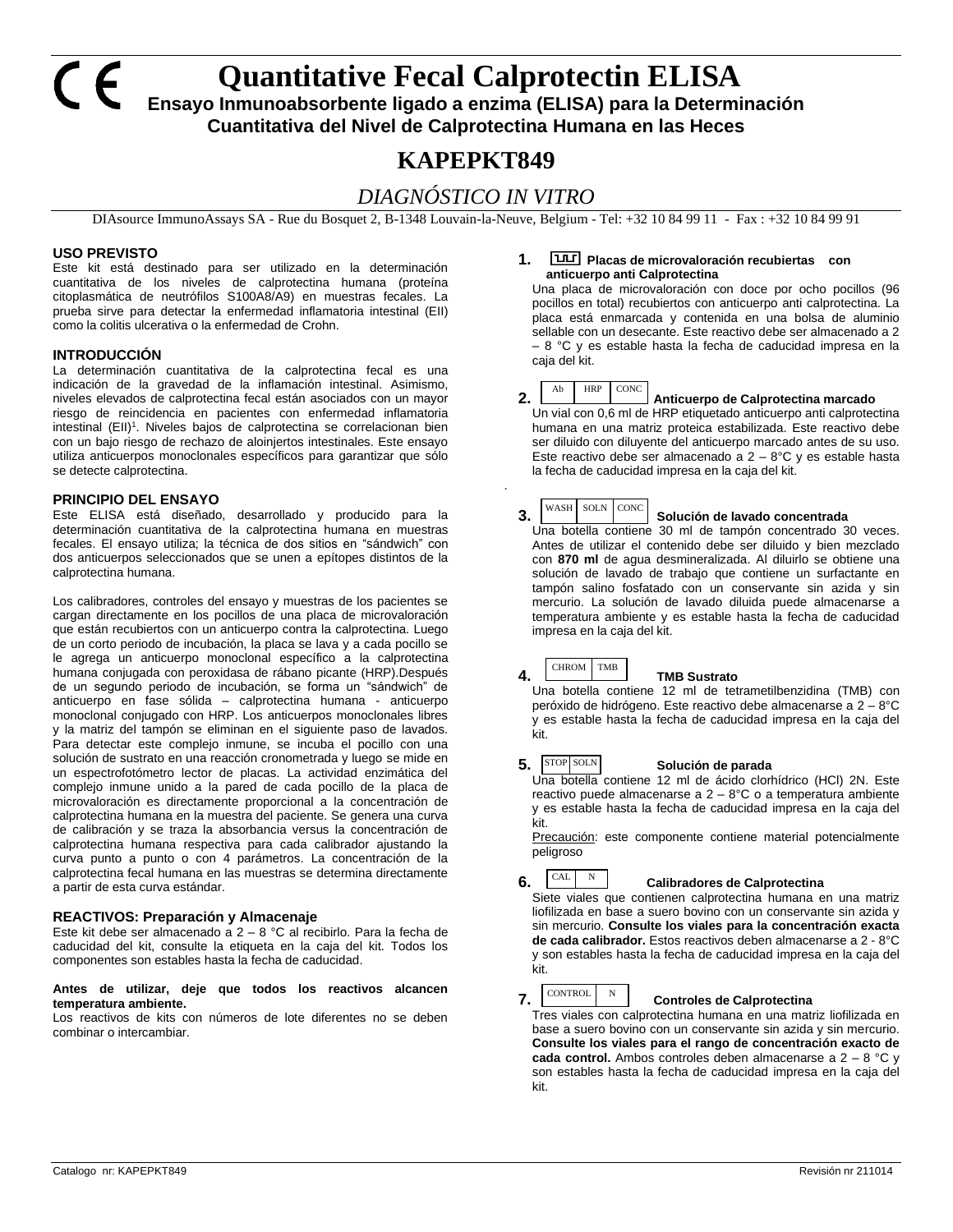DIL BUF

#### **8. Diluyente del anticuerpo maracdo**

Un vial con 12 ml de tampón listo para usar. Debe utilizarse solo para diluir el anticuerpo de detección de acuerdo con el procedimiento del ensayo. Este reactivo debe almacenarse a 2 - 8°C y es estable hasta la fecha de caducidad impresa en la caja del kit.

ASS BUF

### **9. Tampón del ensayo**

Una botella de tampón con 12 ml listo para usar. Debe utilizarse de acuerdo con el procedimiento del ensayo. Este reactivo debe almacenarse a 2 – 8°C y es estable hasta la fecha de caducidad impresa en la caja del kit.

## 10. EXTR SOLN CONC **Tampón concentrado de extracción**

Una botella con 120 ml de tampón concentrado 5 veces. Antes de utilizar el contenido debe diluirse y mezclarse bien con 48**0 ml** de agua desmineralizada. Una vez diluido se obtiene un tampón de extracción listo para su uso para la extracción y dilución de la muestra fecal. El tampón de extracción diluido puede almacenarse a temperatura ambiente y es estable hasta la fecha de caducidad impresa en la caja del kit.

#### **PRECAUCIONES DE SEGURIDAD**

Los reactivos deben de ser utilizados en un laboratorio acreditado. El material utilizado para los reactivos contiene suero bovino obtenido en los Estados Unidos. Fue obtenido a partir de animales donantes sanos bajo la supervisión veterinaria y libres de enfermedades contagiosas. Utilizar guantes al realizar el ensayo y utilizar los reactivos como si fueran altamente contagiosos. Evitar el contacto con los reactivos que contengan TMB, peróxido de hidrogeno o ácido clorhídrico. La TMB puede provocar irritación en la piel o membranas mucosas y causar reacciones alérgicas cutáneas. La TMB es un supuesto cancerígeno. El ácido clorhídrico puede causar irritación severa en el contacto con la piel. Proporcionar de una buena ventilación en la zona del proceso para prevenir la no formación de vapores. No respirar las emisiones, vapores, aerosoles. Evitar el contacto con los ojos, piel o ropa. No ingerir o inhalar los vapores. Cualquier contacto debe de lavarse con abundante agua durante como mínimo 15 minutos. Utilizar las Buenas Practicas del Laboratorio.

#### **MATERIALES NECESARIOS NO INCLUIDOS**

- **1. Tubo para toma de muestra fecal**
- 2. Pipeta de precisión de un solo canal capaz de dispensar 50 µl, 100 µl, 500 µl, etc.
- 3. Puntas de pipetas desechables adecuadas para dispensar los volúmenes mencionados.
- 4. Botellas plásticas desechables de 100 ml y 1000 ml con tapas.
- 5. Papel de aluminio.
- 6. Agua desionizada o destilada.
- 7. Cubierta plástica para placas de microvaloración o película de polietileno.
- 8. Botella de lavado multi canal para ELISA o sistema de lavado automático (semi automático).
- 9. Espectrofotómetro lector de placas de microvaloración capaz de leer absorbancias a 450 nm y 650 o 630

#### **TOMA DE LA MUESTRA**

1. Solo se requiere una muestra fecal. Se debe tomar una muestra fresca de heces utilizando el Fecal Calprotectin Sample Collection Tube de DIAsource. Este tubo está diseñado especialmente para tomar fácilmente una muestra fecal pequeña en el tubo que viene con un volumen de tampón de extracción de la muestra. La muestra fecal puede transportarse a temperatura ambiente, almacenada a 2-8 °C y analizada dentro de 3 días. La muestra fecal puede almacenarse bajo -20 °C por un periodo de almacenaje más largo. Evitar más de tres

ciclos congelación-descongelación para cada muestra.

Antes de medir la Calprotectina fecal, vórtice para disolver la muestra de heces.

**Nota: Los datos de validación para esta prueba fueron generados utilizando el ¡ Fecal Calprotectin Sample Collection Tube ! Para hacer un pedido de este tubo, pida el Fecal Calprotectin Sample Collection Kit .**

**Cada kit contiene 50 tubos lleno de tampó de extraccíon. Podría obtenerse un resultado diferente de la prueba de Calprotectina si se utiliza un tubo para toma de muestra fecal diferente.**

2. Una alternativa es tomar la muestra fecal con un aparato para toma de muestra de heces comercial. La muestra puede ser almacenada a 2-8 °C hasta 6 días. La muestra debe diluirse en dos etapas a 1:40 y 1:9 antes de medir. A continuación se detalla el proceso de extracción de la muestra.

(a) Etiquete y tare un tubo de polipropileno vacío junto con un bucle de inoculación.

(b) Pese entre 50 – 100 mg de heces utilizando el bucle de inoculación colocándolo en el tubo previamente tarado.

(c ) Anote la cantidad neta de muestra y quiebre el bucle de inoculación; deje la mitad inferior del bucle en el tubo.

(d) Agregue tampón de extracción (39 partes del volumen de heces, 1 g heces = 1 ml) en el tubo:

| Peso de la muestra<br>fecal (mg) | Volumen del tampón de<br>extracción (ml) |
|----------------------------------|------------------------------------------|
| 50-54                            | 2,0                                      |
| 55-59                            | 2,2                                      |
| 60-64                            | 2,4                                      |
| 65-69                            | 2,6                                      |
| 70-74                            | 2,8                                      |
| 75-79                            | 3,0                                      |
| 80-84                            | 3,2                                      |
| 85-89                            | 3,4                                      |
| 90-94                            | 3,6                                      |
| 95-99                            | 3,8                                      |
| 100-104                          | 4,0                                      |

(e) Agite en un vortex para disolver la muestra de heces. Deje la muestra a temperatura ambiente en posición vertical por 30 min para que sedimente o centrifugue la muestra a 3000 x g por 5 minutos. (f) Transfiera 0,15 mL del sobrenadante claro (sin partículas) a un tubo

limpio con1,2 ml de tampón de extracción. Mezcle la muestra suavemente en el Vortex. Esta muestra extraída esta lista para determinar la calprotectina fecal.

#### **PROCEDIMIENTO DEL ENSAYO**

#### **1.Preparación de reactivos**

- (1) Antes de usar deje que todos los reactivos alcancen temperatura ambiente. No se deben combinar o intercambiar reactivos de kits con distinto número de lote.
- Solución de lavado concentrada debe ser diluido a una solución de trabajo antes de utilizar. Consulte la sección REACTIVOS para ver detalles.
- (3) Reconstituya todos los calibradores del ensayo del nivel 1 al 7 y los controles agregando **0,5 ml** de agua desmineralizada a cada vial. Deje los calibradores y controles sin moverlos por 5 minutos, luego mézclelos bien por inversión o suavemente en el vortex . Debe asegurarse que todos los sólidos estén totalmente disueltos antes de utilizar. Los calibradores y controles reconstituidos pueden almacenarse a  $2 - 8$  °C hasta por 3 días o a  $-10$  °C o menos para almacenaje a largo plazo. No congele y descongele más de tres veces.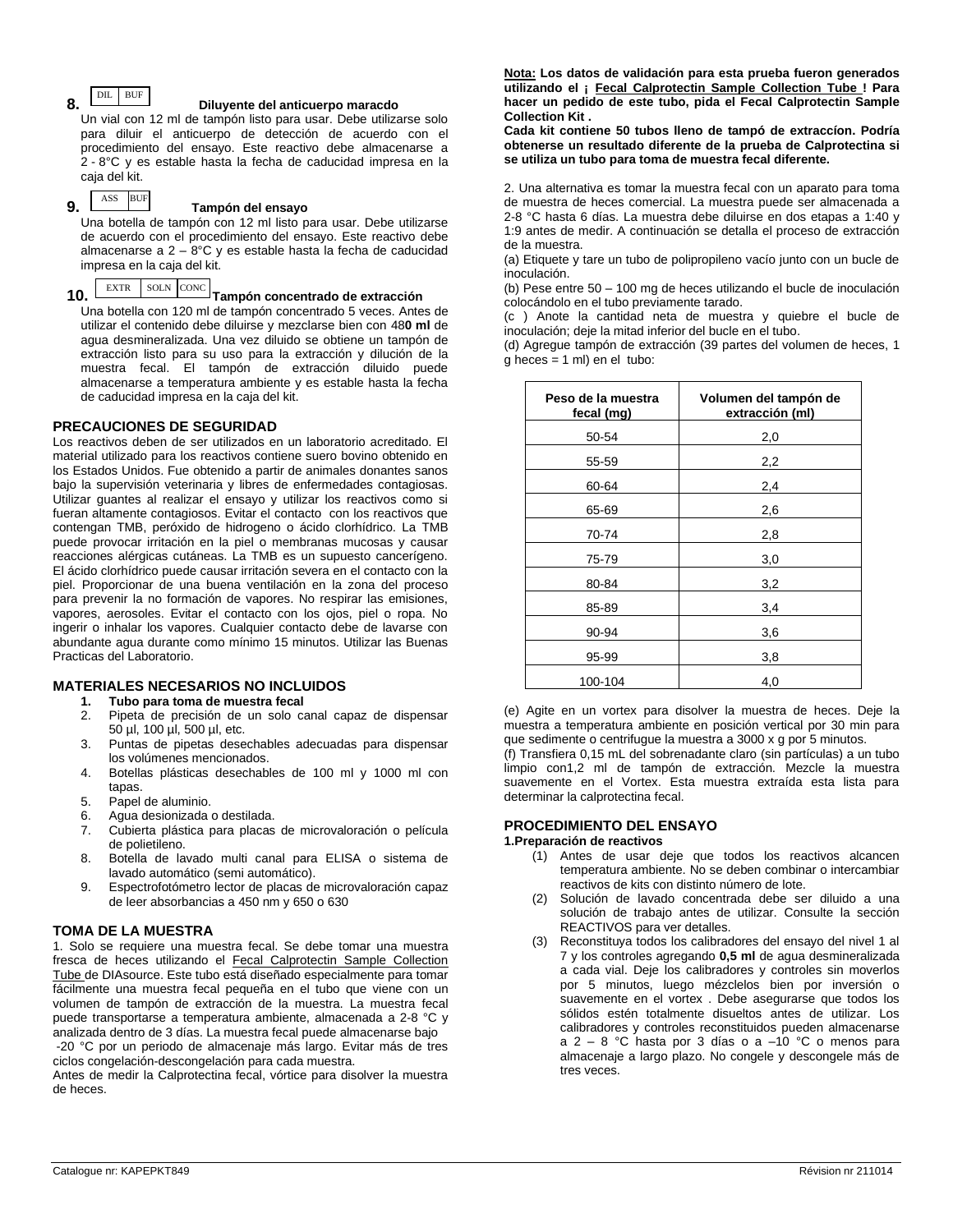#### (4) Configuración de la prueba

| <b>HILERA</b> | <b>TIRA1</b>     | TIRA <sub>2</sub> | TIRA <sub>3</sub>   | <b>TIRA 4</b>    |
|---------------|------------------|-------------------|---------------------|------------------|
| A             | CAL <sub>1</sub> | CAL <sub>5</sub>  | C <sub>2</sub>      | MUESTRA 5        |
| в             | CAL <sub>1</sub> | CAL <sub>5</sub>  | C <sub>2</sub>      | MUESTRA 6        |
| C             | CAL <sub>2</sub> | CAL <sub>6</sub>  | C <sub>3</sub>      | <b>MUESTRA7</b>  |
| D             | CAL <sub>2</sub> | CAL <sub>6</sub>  | C <sub>3</sub>      | <b>MUESTRA 8</b> |
| Е             | CAL <sub>3</sub> | CAL <sub>7</sub>  | <b>MUESTRA</b>      | MUESTRA 9        |
| F             | CAL <sub>3</sub> | CAL <sub>7</sub>  | <b>MUESTRA</b><br>2 | MUESTRA 10       |
| G             | CAL <sub>4</sub> | C <sub>1</sub>    | <b>MUESTRA</b><br>3 | MUESTRA 11       |
| н             | CAL <sub>4</sub> | C <sub>1</sub>    | <b>MUESTRA</b>      | Etc.             |

- (5) Coloque una cantidad suficiente de tiras de micro pocillos recubiertos con calprotectina en un portador para incluir los calibradores de calprotectina, los controles, y las muestras desconocidas en duplicado.
- (6) Prepare la solución de trabajo del anticuerpo marcado diluyendo el anticuerpo de calprotectina marcado1:21 veces, agregando el anticuerpo marcado al diluyente del anticuerpo marcado. A continuación hay una tabla que describe la relación de las tiras utilizadas con la cantidad de la mezcla de anticuerpos preparada.

| Tira N°      | Diluyente del anticuerpo<br>marcado | Anticuerpo<br>marcado |
|--------------|-------------------------------------|-----------------------|
| 1            | 1 <sub>m</sub>                      | 50 µl                 |
| $\mathbf{2}$ | 2 ml                                | 100 µl                |
| 3            | 3 ml                                | 150 µl                |
| 4            | 4 ml                                | 200 µl                |
| 5            | 5 ml                                | 250 µl                |
| 6            | 6 ml                                | 300 µl                |
| 7            | 7 ml                                | 350 µL                |
| 8            | 8 ml                                | 400 µl                |
| 9            | 9 ml                                | 450 µl                |
| 10           | 10 <sub>m</sub>                     | 500 µl                |
| 11           | 11 ml                               | 550 µl                |
| 12           | 12 ml                               | 600 µl                |

*Nota: esta solución de trabajo de anticuerpos debe ser preparada inmediatamente antes de pipetear el anticuerpo marcado en los pocillos lavados.*

#### **2. Preparación de la muestra del paciente**

Si utiliza el Fecal Calprotectin Sample Collection Tube de DIAsource no es necesario preparar la muestra.

#### *3.* **Procedimiento del ensayo:**

- (1) Agregue **50 µl** de tampón del ensayo a los pocillos designados. Golpee suavemente la placa para recubrir los pocillos de forma pareja
- (2) Agregue **50 µl** de calibradores, controles y muestras extraídas de los pacientes a los pocillos designados.
- (3) Selle los pocillos en la placa de forma segura con aluminio u otro material para proteger de la luz y colóquela en un agitador para placas de microvaloración (con radio orbital pequeño) por 1 hr. ± 5 minutos de 400 a 450 rpm.
- (4) Justo antes de terminar la incubación, diluya la cantidad adecuada del anticuerpo marcado para el ensayo.
- (5) Lave cada pocillo 5 veces dispensando 350 µl de la solución de trabajo de lavado a cada pocillo y luego aspire el contenido completamente. Alternativamente se puede utilizar una lavadora automática para placas de microvaloración.
- (6) Agregue **100 µl** del diluido anticuerpo marcado a cada pocillo.
- (7) Selle la placa de forma segura cubra con aluminio u otro material para proteger de la luz y colóquela en un agitador para placas de microvaloración ELISA (radio orbital pequeño) por 45 minutos ± 5 minutos de 400 a 450 rpm.
- (8) Lave cada pocillo 5 veces dispensando 350 µl de la solución de trabajo de lavado a cada pocillo y luego aspire el contenido completamente. Alternativamente se puede utilizar una lavadora automática para placas de microvaloración.
- (9) Agregue **100 µl** de TMB sustrato a cada uno de los pocillos.
- (10) Cubra la placa con papel de aluminio u otro material para evitar la exposición a la luz. Incube la placa estática, a temperatura ambiente por **12 minutos** (Opcional 8 - 15 minutos**)**.
- (11) Saque el papel de aluminio. Lea la absorbancia a **620 nm** (longitudes de onda opcionales de 595 nm a 650 nm dependiendo de los filtros disponibles) **inmediatamente**. Nota : Por favor, agite la placa para conseguir una distribución de color azul homogeneizada en el pocillo justo antes de la lectura
- (12) Inmediatamente agregue **100 µl** de solución de parada a cada pocillo. Mezcle suavemente.
- (13) Lea la absorbancia a 450 nm con un filtro de referencia a 620 nm o 650 nm.

#### **NOTAS SOBRE EL PROCEDIMIENTO**

- 1. Se recomienda que todos los calibradores, controles y muestras se analicen en duplicado. Se debe utilizar la lectura promedio de la absorbancia de cada duplicado para la reducción de datos y cálculo de los resultados.
- 2. Mantenga los reactivos que son sensibles a la luz en sus botellas marrón original.
- 3. Almacene todas las tiras recubiertas no utilizadas en las bolsas de aluminio sellables con desecante para protegerlas de la humedad.
- 4. Una técnica cuidadosa y el uso de dispositivos para pipetear adecuadamente calibrados son necesarios para asegurar la reproducibilidad de la prueba.
- 5. Tiempos de incubación o temperaturas distintas a las establecidas en este prospecto, pueden afectar los resultados.
- 6. Un agitador orbital con un radio orbital más grande (p. ej. > 1 cm) puede ser usado a velocidades de 150 a 200 rpm.
- 7. Evite las burbujas de aire en los micro pocillos ya que esto podría resultar en una disminución de la eficiencia de la unión y un CV% de lecturas dobles más alto.
- 8. Todos los reactivos deben mezclarse suave y completamente antes de usarlos. Evite la formación de espuma.
- 9. si adaptarse este ensayo para Sistema automatizado Elisa como DS-2, una validación de procedimiento es necesario si hay alguna modificación del procedimiento de ensayo

#### **INTERPRETACIÓN DE LOS RESULTADOS**

Se recomienda utilizar punto a punto o 4- parámetros para el ajuste de la curva estándar.

- 1. Calcule la absorbancia promedio para cada par de resultados de las pruebas en duplicado.
- 2. Reste la absorbancia promedio del calibrador nivel 1 (0 ng/ml) del promedio de la absorbancia de todas las otras lecturas para obtener la absorbancia corregida.
- 3. La curva estándar es generada por la absorbancia corregida de todos los niveles de calibradores en la ordenada contra la concentración estándar en la abscisa utilizando papel punto a punto o log-log. También se pueden utilizar programas de reducción de datos asistidos por un ordenador para calcular los resultados.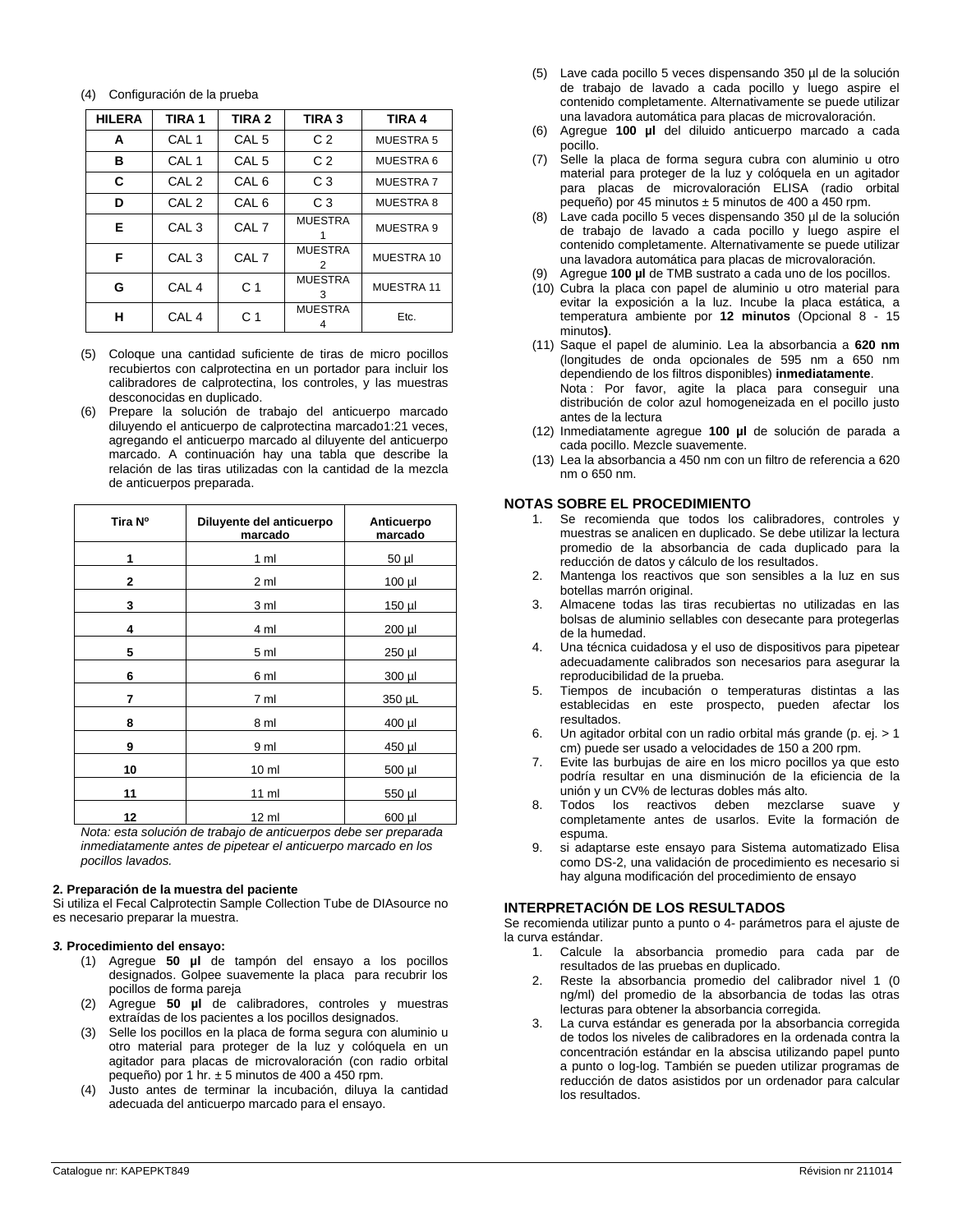Las concentraciones de calprotectina humana fecal en los controles y las muestras de pacientes se leen directamente de la curva estándar utilizando las absorbancias respectivas corregidas.

El uso de dos longitudes de onda para la absorbancia a A 620 nm y A 450/620 nm permite calcular los resultados de las muestras de dos maneras. Se recomienda obtener los resultados de las muestras utilizando la curva estándar primaria a A 450/620 nm para muestras con valores bajo el estándar nivel 5. En tanto para muestras de calprotectina con valores sobre el estándar nivel 5, se recomienda utilizar la curva estándar secundaria a A 620 nm.

#### **EJEMPLO DE DATOS Y CURVA ESTANDAR (bajo)**

Se presentan datos de absorbancia típicos y la curva estándar resultante de este ELISA de calprotectina fecal humana. **No se debe utilizar esta curva en vez de la curva estándar producida en cada ensayo.**

| <b>Pocillo</b><br>I.D. | DO 450 nm Absorbancia | <b>Resultados</b> |           |                       |
|------------------------|-----------------------|-------------------|-----------|-----------------------|
|                        | Lecturas              | <b>Promedio</b>   | Corregido |                       |
| Cal-0: 0 µg/g          | 0,026                 | 0,027             | 0,000     |                       |
| $(0 \nmid m/m)$        | 0,027                 |                   |           |                       |
| Cal-1: 25 µg/g         | 0,061                 |                   |           |                       |
| $(69.5 \nmid m)$       | 0,058                 | 0,059             | 0,032     |                       |
| Cal-2: 56.2 µg/g       | 0,305                 |                   |           |                       |
| $(156 \nmid m)$        | 0,279                 | 0,292             | 0,265     |                       |
| Cal-3: 145 µg/g        | 1,388                 | 1,272             | 1,245     |                       |
| (403 ng/ml)            | 1,156                 |                   |           |                       |
| Cal-4: 321 µg/g        | 2,760                 | 2,781             | 2,754     |                       |
| (892 ng/ml)            | 2,802                 |                   |           |                       |
| Control 1              | 0,148                 | 0,134             | 0,107     | 36,1 µg/g             |
|                        | 0,121                 |                   |           | $(100 \text{ ng/ml})$ |
| Control 2              | 2,601                 | 2,607             | 2,580     | $291,4 \mu g/g$       |
|                        | 2,614                 |                   |           | (810 ng/ml)           |



#### **EJEMPLO DE DATOS Y CURVA ESTÁNDAR (alto)**

Se presentan datos de absorbancia típicos y la curva estándar resultante de este ELISA de Calprotectina fecal humana. **No se debe utilizar esta curva en vez de la curva estándar producida en cada ensayo.**

| <b>Pocillo</b><br>I.D. | DO 620 nm Absorbancia |                 |           | <b>Resultados</b> |
|------------------------|-----------------------|-----------------|-----------|-------------------|
|                        | <b>Lecturas</b>       | <b>Promedio</b> | Corregido |                   |
| Cal-0: 0 µg/g          | 0,043                 | 0,042           | 0,000     |                   |
| $(0 \nmid m/m)$        | 0,041                 |                 |           |                   |
| Cal-2: 56.2 µg/g       | 0,132                 | 0,126           | 0,084     |                   |
| (156 ng/ml)            | 0,120                 |                 |           |                   |
| Cal-3: 145 µg/g        | 0,494                 | 0,457           | 0,415     |                   |
| (403 ng/ml)            | 0,420                 |                 |           |                   |
| Cal-4: 321 µg/g        | 1,368                 | 1,374           | 1,332     |                   |
| (892 ng/ml)            | 1,380                 |                 |           |                   |
| Cal-5: 669 µg/g        | 1,945                 | 1,948           | 1,906     |                   |
| (1860 ng/ml)           | 1,950                 |                 |           |                   |
| Cal-6: 2000 µg/g       | 2,415                 | 2,432           | 2,390     |                   |
| (5560 ng/ml)           | 2,448                 |                 |           |                   |
| Control 2              | 1,145                 | 1,147           | 1,105     | $266,3 \mu g/g$   |
|                        | 1,149                 |                 |           | (740 ng/ml)       |
| Control 3              | 1,778                 | 1,779           | 1,737     | 423,1 µg/g        |
|                        | 1,779                 |                 |           | (1176 ng/ml)      |



#### **VALORES ESPERADOS**

Se tomaron muestras de heces de adultos normales sanos de entre 24 – 58 años de edad y se analizaron por ELISA. El **cut-off normal**  recomendado para la concentración de calprotectina fecal utilizando este ELISA y el sistema de toma de muestra es de **120 ng/ml o 43,2 µg/g leído directamente desde la curva estándar del ensayo**. Recomendamos encarecidamente que cada laboratorio clínico establezca su propio nivel de cut-off normal midiendo heces normales con este ELISA y el sistema de toma de muestra.

Tenga en cuenta que pacientes con diarrea reciente presentarán un nivel de calprotectina fecal mucho más elevado. El ingerir alimentos muy aliñados o alcohol también puede causar irritación intestinal resultando en un nivel de calprotectina anormal.

#### **Nota: Calprotectina ng/ml X 0,36 = Calprotectina µg/g**

#### **Calprotectina µg/g X 2,78 = Calprotectina ng/ml**

*Programe el lector de ELISA seleccionando las concentraciones de los calibradores del ensayo ya sea en "µg/g" o en "ng/ml" ¡para evitar el cálculo manual!*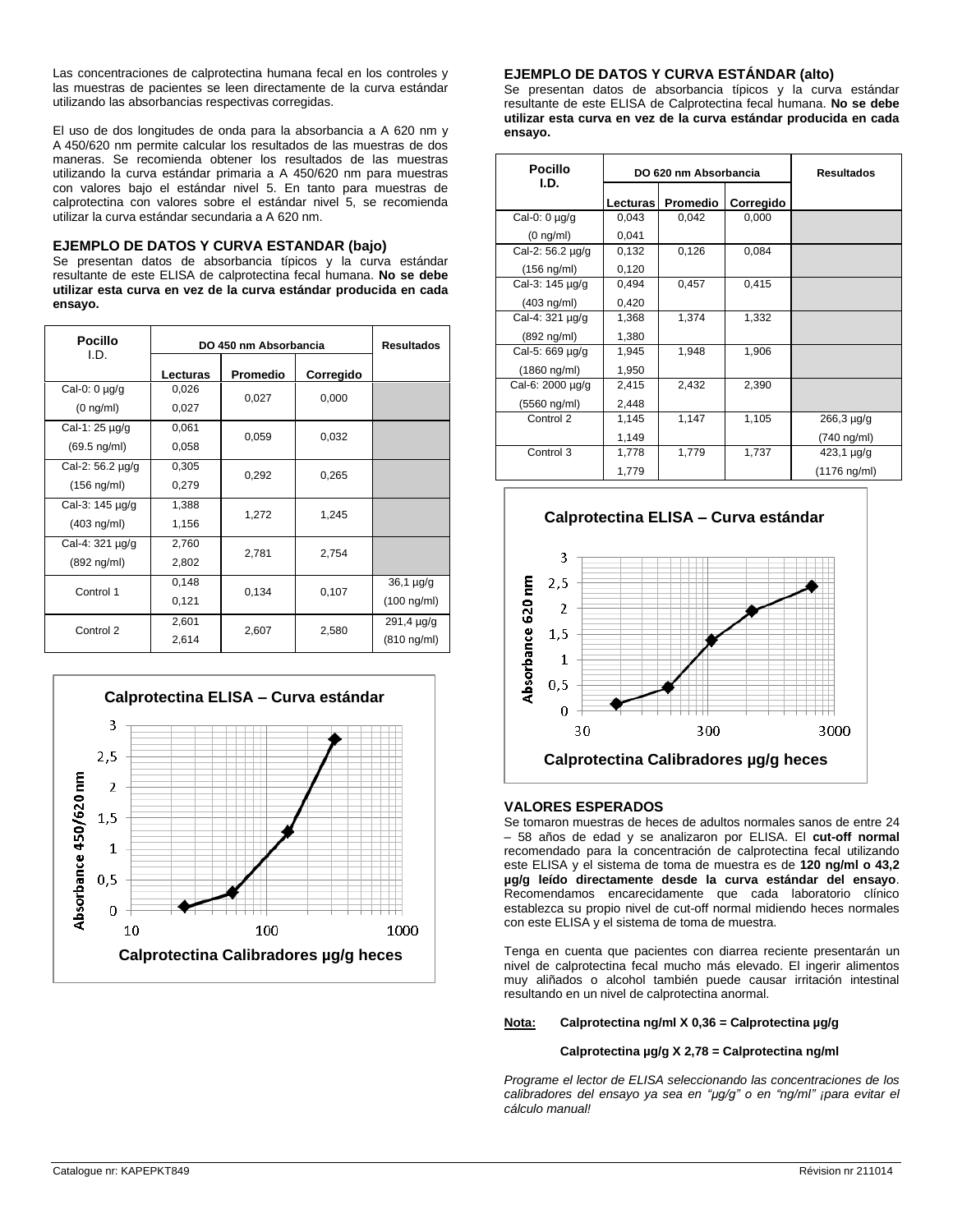#### **LIMITACIÓN DEL PROCEDIMIENTO**

- 1. Un resultado positivo fuerte de calprotectina fecal puede indicar que el paciente tiene una condición clínica patológica más significativa. Sin embargo un resultado positivo débil de calprotectina fecal no indica que haya una posibilidad menor de inflamación.
- 2. Un nivel normal de calprotectina fecal no descarta la presencia de ninguna enfermedad gastrointestinal, como EII.
- 3. Se recomienda que las muestras que dan resultados mayores que el calibrador más alto, sean repetidas diluidas (p. ej. 1:10 o 1:100 con tampón de extracción).
- 4. El agua desionizada con resinas de poliéster puede inactivar la enzima peroxidasa de rábano picante.

#### **CONTROL DE CALIDAD**

Para asegurar la validez de los resultados, cada ensayo debe incluir controles adecuados.

#### **CARACTERÍSTICAS DEL FUNCIONAMIENTO Sensibilidad**

La sensibilidad analítica (LLOD) del ELISA para la calprotectina humana determinada por el límite de confianza de 95% en 12 determinaciones en duplicado de calibrador cero, es aproximadamente 2,5 ng/ml. El límite de cuantificación (LLOQ) fue determinado diluyendo los calibradores del ensayo y es alrededor de 5 ng/ml.

#### **Efecto de "gancho" por dosis alta**

Se demostró que en este ensayo no hay "gancho" por dosis alta de los niveles de calprotectina de hasta 40,000 ng/ml en el tampón de extracción

#### **Precisión**

La precisión intra ensayo fue validada midiendo tres extractos de muestras en un único ensayo con 12 determinaciones repetidas.

| Valor Promedio de Calprotectina<br>$(\mu g/g)$ | CV(%) |
|------------------------------------------------|-------|
| 5.74                                           | 2,9   |
| 26,59                                          | 3,5   |
| 54,70                                          | 2,5   |

La precisión entre ensayos fue validada midiendo dos muestras en duplicado en 4 ensayos individuales.

| Valor promedio de Calprotectina<br>$(\mu q/q)$ | CV(%) |
|------------------------------------------------|-------|
| 21.64                                          | 8.6   |
| 70,31                                          | 2.0   |

La precisión entre muestras se realizó tomando cinco muestras de una defecación única. Estas muestras agrupadas se miden en un ensayo de acuerdo al procedimiento del ensayo. Los resultados de la concentración de la calprotectina en ng/ml indican que la coincidencia es muy satisfactoria en las cinco muestras tomadas de una defecación.

| <b>Donante</b> |      |      |      |      | Muestra 1 Muestra 2 Muestra 3 Muestra 4 Muestra 5 CV% |      |
|----------------|------|------|------|------|-------------------------------------------------------|------|
| А              | 57.0 | 65.0 | 59.2 | 56.2 | 49.8                                                  | 9.5  |
| в              | 60.4 | 55.3 | 58.8 | 71.7 | 81.1                                                  | 16.3 |
| С              | 72,3 | 69.3 | 51,5 | 65.7 | 65.6                                                  | 12,3 |

#### **Linealidad**

Una muestra fue diluida con tampón del ensayo y analizada. Los resultados de la concentración de calprotectina en ng/ml son los siguientes:

| <b>DILUCION</b> | <b>VALOR</b><br><b>OBSERVADO</b> | <b>VALOR</b><br><b>ESPERADO</b> | <b>RECUPERACION</b><br>% |
|-----------------|----------------------------------|---------------------------------|--------------------------|
| Sin diluir      | 195,84                           | -                               |                          |
| 1:2             | 87,88                            | 97,92                           | 89,7                     |
| 1:4             | 46,58                            | 48,96                           | 95,1                     |
| 1:8             | 24,53                            | 24,48                           | 100,2                    |
| 1:16            | 13,77                            | 12,24                           | 112,5                    |

#### **Recuperación del refuerzo**

Tres extractos fecales y tres calibradores del ensayo fueron reforzados juntos en varias combinaciones de volúmenes y luego analizados. Los resultados de las concentraciones de calprotectina en ng/ml son los siguientes:

| # | Valor<br>Original | Cantidad<br>refuerzo | Valor<br>observado | Valor<br>esperado | Recuperación<br>% |
|---|-------------------|----------------------|--------------------|-------------------|-------------------|
|   | 30.0              | 37.1                 | 61,9               | 67.1              | 92,2              |
| 2 | 73.0              | 12.7                 | 85.7               | 89,3              | 104,2             |
| 3 | 217.7             | 30.3                 | 248.0              | 256.9             | 96.5              |

#### **GARANTÍA**

Este producto está garantizado para funcionar como esta descrito en la etiqueta y la literatura cuando se utiliza de acuerdo con todas las instrucciones. DIAsource ImmunoAssays S.A. RECHAZA CUALQUIER GARANTÍA DE COMERCIABILIDAD O IDONEIDAD PARA UN PROPÓSITO EN PARTICULAR, y en ningún caso DIAsource ImmunoAssays S.A se hace responsable por daños consecuentes. Reemplazo del producto o reembolso del precio de compra es el único recurso para el comprador. Esta garantía le otorga derechos legales específicos y usted puede tener otros derechos, los cuales pueden variar de un estado a otro.

#### **REFERENCIAS**

- $1.$  Tibble et al. A simple method for assessing intestinal inflammation in Crohn's disease. Gut.2000;47:506-513
- $2.$  Costa F et al. Calprotectin is a stronger predictive marker of relapse in ulcerative colitis than in Crohn's disease. Gut. 2005;54:364-8.